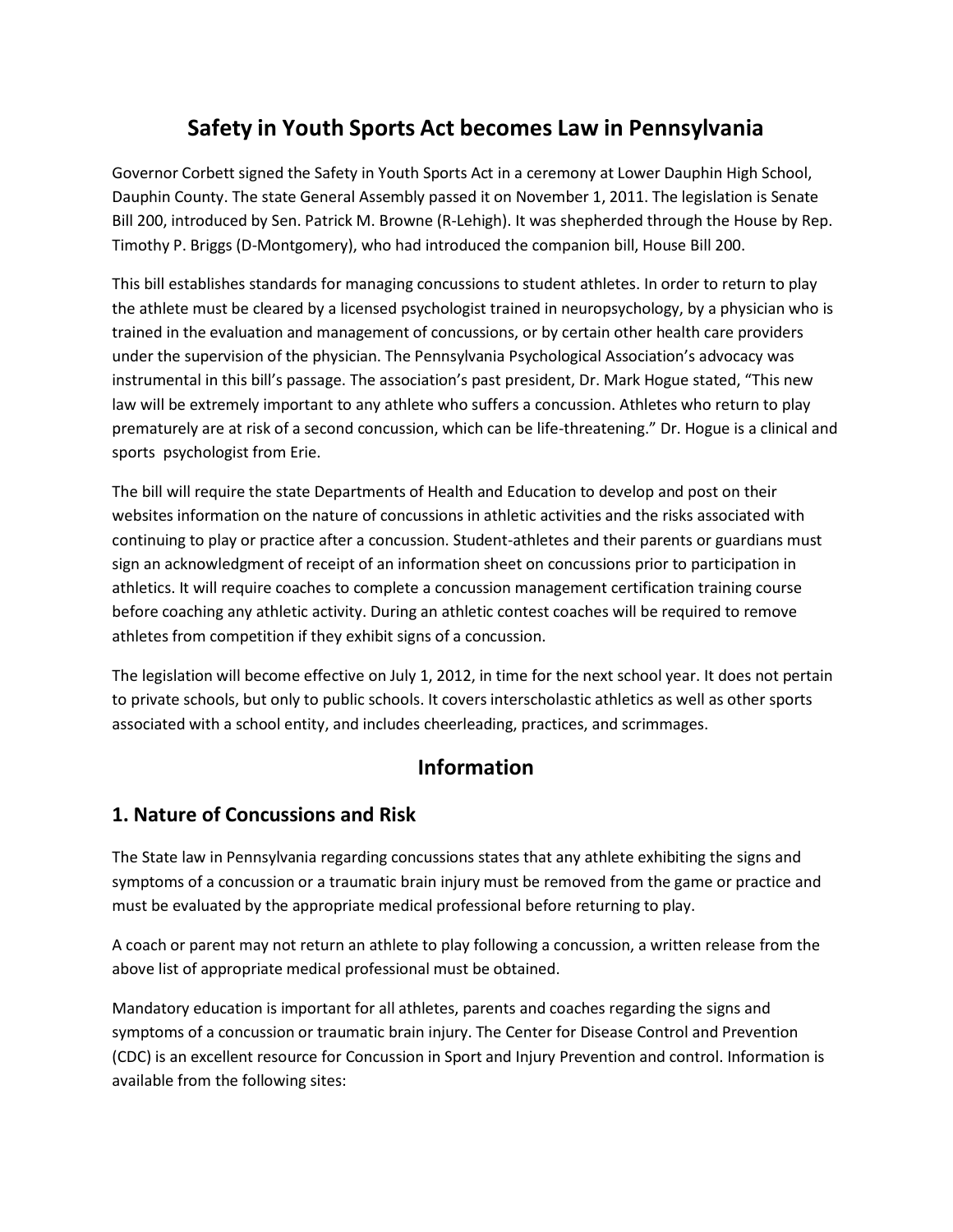- \* Injury [Prevention](http://www.cdc.gov/concussion/sports/index.html) & Control: Traumatic Brain Injury
- \* [ConcussionWise](http://concussionwise.com/for-parents) for Parents

# **2. Student-athletes and their parents or guardians must sign an acknowledgment of receipt of an information sheet on concussions prior to participation in athletics.**

The newly revised PIAA Comprehensive Initial Pre-participation Physical Evaluation Form (CIPPE) is available online to view and print.

Page 3 Contains the requirement that parents acknowledge the risk of concussion and traumatic brain injury in sport and sign accordingly.

[PIAA Comprehensive](http://piaa.org/assets/web/documents/Section%20VII%20Forms.%20CIPPE_FORM_SECTIONS_1_2_3_4_5_6_7_AND_8_(no_shading).pdf) Initial Pre-participation Physical Evaluation Form (CIPPE)

### **3. Coaches Concussion Management Certification Required**

All coaches of interscholastic athletic teams, other coaches of sports associated with Hopewell Area School District (HASD), and cheerleading sponsors will be required to take the online certification course sponsored by the NFHS.

For all coaches, the course needs to be completed after July  $1<sup>st</sup>$  for the upcoming school year. The certificate of completion should be given to the athletic office to be kept on file. Any coach or sponsor not completing the course and having the certificate on file prior to the start of their season will not be permitted to coach.

The certification is good for only one year, and must be taken again the following year after July 1st each year.

The NFHS online course, "Concussion in Sports – What You Need to Know" is a complimentary online course designed to familiarize those associated with interscholastic athletics on the signs, symptoms, and treatment related to concussion in sports. The only requirement is a quick and easy registration at [www.nfhslearn.com.](http://www.nfhslearn.com/)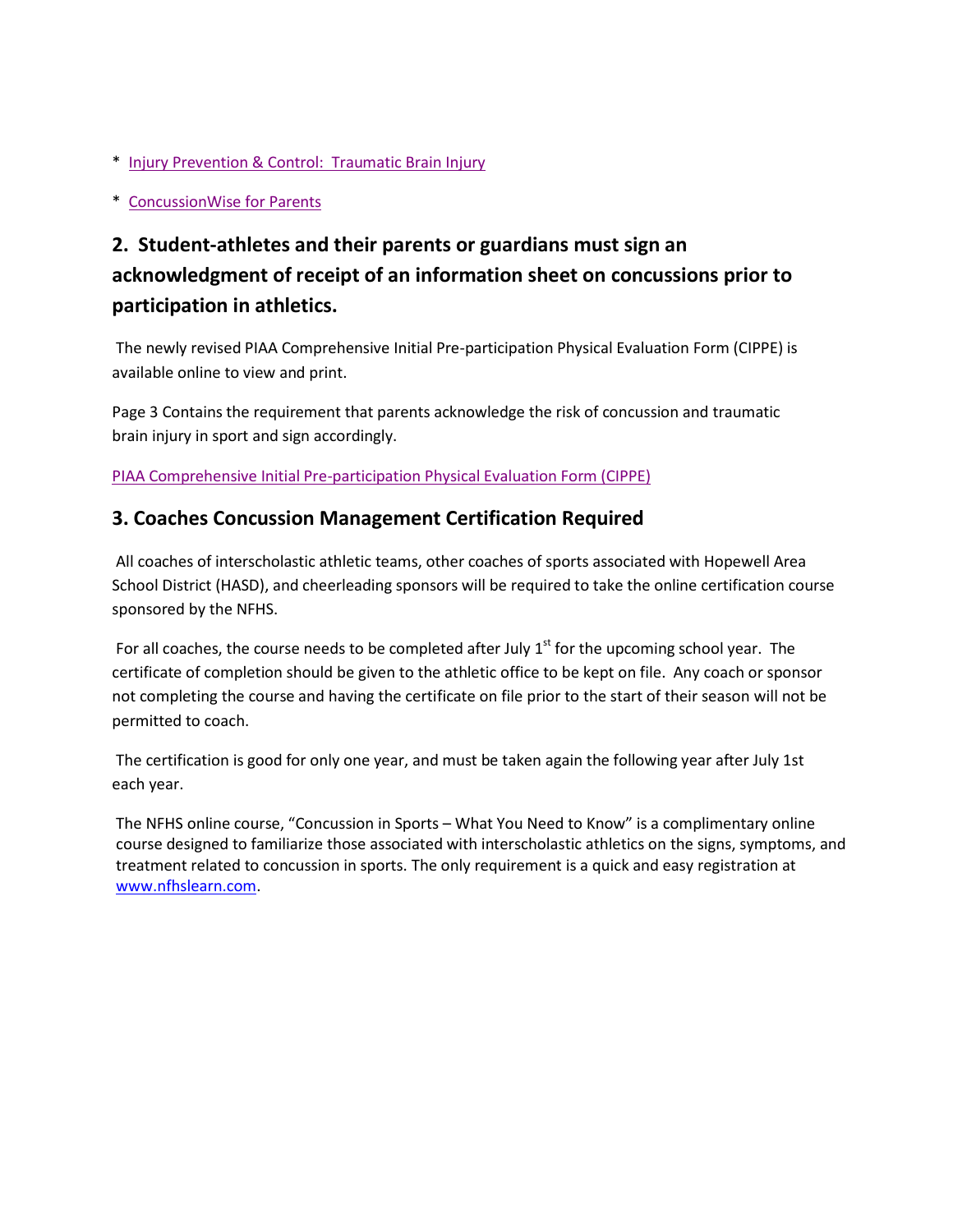## **Additional Information**

### **Return to Play**

HASD uses a 5 Step Return to play protocol that will be implemented for all HASD athletes that suffer a concussion. Graduated return to play is used to safely return an athlete to participation and will be administered by the Licensed Athletic Trainers at HASD (under the direction of a Licensed Physician). The return to play protocol will begin once that athlete is symptom free and returned to baseline level (if available). It is designed to increase the exertional activity under the supervision of the licensed athletic trainer. Each step must be completed while symptom free before return to play is considered.

If a concussion occurs out of season, either the PIAA physical form or the section 6/7 forms from the PIAA physical form must be completed to reflect clearance to return to play.

**An athlete may not return to athletic participation until:**

- **•Symptom free**
- **•Cleared by licensed physician**
- **•Return to baseline testing score if available**
- **•Successfully complete the 5 step return to play protocol with the HASD athletic trainers**

#### **Baseline Testing Information**

Impact baseline testing is not mandatory and is not required to participate in a sport at HASD. It is only one tool available to determine return to play following a concussion. A licensed physician will take many factors into consideration when returning an athlete to play following a concussion.

Impact baseline testing is available to all athletes at HASD upon request. Please contact Don Short, Athletic Director if you wish to have your child take Impact testing at 724-378-4982.

#### **Signs and Symptoms of a Concussion**

- •Loss of Consciousness
- •Clear fluid from nose/ears
- •Numbness/Paralysis
- •Severe Headache/Deep Throbbing
- •Dizziness
- •Confusion